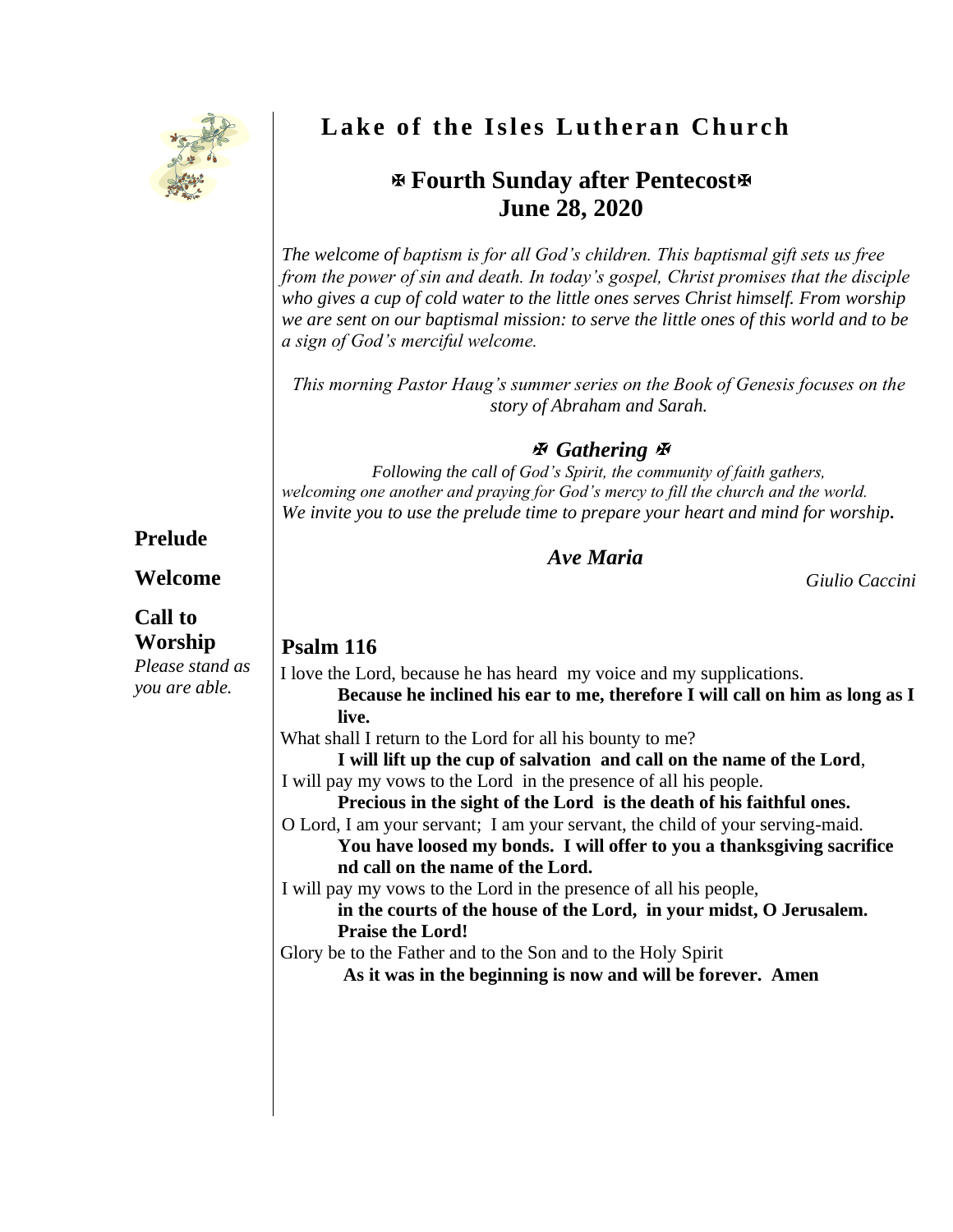| <b>Gathering</b><br><b>Hymn</b>     | <b>How Firm a Foundation</b><br><b>ELW</b> #796                                                                                                                                                                                                                                                                                                                                     |  |  |
|-------------------------------------|-------------------------------------------------------------------------------------------------------------------------------------------------------------------------------------------------------------------------------------------------------------------------------------------------------------------------------------------------------------------------------------|--|--|
|                                     |                                                                                                                                                                                                                                                                                                                                                                                     |  |  |
|                                     | d                                                                                                                                                                                                                                                                                                                                                                                   |  |  |
|                                     | How<br>firm<br>foun - $da$ - tion, O<br>saints<br>the<br>$\sigma$<br>Lord,<br>$\mathbf{a}$<br>"Fear<br>not,<br>$\mathbf{I}$<br>bc<br>am<br>with<br>you, oh,<br>not dis - mayed,<br>$fi - iry$<br>"When<br>tri - als your<br>through<br>path - way shall<br>lic,<br>"Through - out<br>life - time my<br>peo - ple shall prove<br>all their<br>4                                      |  |  |
|                                     | ρ<br>laid                                                                                                                                                                                                                                                                                                                                                                           |  |  |
|                                     | faith<br>in Christ Je - sus, the<br>for<br>Word!<br>is.<br>your<br>for<br>God<br>$\mathbf{I}$<br>and will<br>still<br>give you<br>aid:<br><b>your</b><br>am<br>all - $\text{snf}$ - $\text{fi}$ - cient, shall<br>bc<br>your sup - ply.<br>my<br>grace,<br>$\text{`reign, } c - \text{ter - } nal, \text{ un - change - } a - \text{ble}$<br>love:<br>$SOV -$<br>my                 |  |  |
|                                     | O<br>7<br>What<br>has<br>hc<br>than<br>hc<br>said<br>more<br>can<br>to<br>you<br>say                                                                                                                                                                                                                                                                                                |  |  |
|                                     | $\Gamma \Pi$<br>strength $-$ en<br>help<br>you, and<br>stand,<br>you,<br>cause<br>$\uparrow$<br>you<br>The<br>$de - sign$<br>shall<br>not<br>hurt<br>$\sim$ $-$<br>-ly<br><b>flames</b><br>you;<br>$\mathbf{I}$<br>on<br>hairs<br>shall their<br>and<br>then,<br>when gray<br>tem -<br>ples<br>$a -$ dorn,                                                                          |  |  |
|                                     |                                                                                                                                                                                                                                                                                                                                                                                     |  |  |
|                                     | ref - uge have<br>$Sav - ior for$<br>$f_{\text{ncd}}$<br>who<br>the<br>un<br>ŧо<br>$\sim$<br>righ - teous, om - nip - $\overline{o}$ - tent<br>held<br>by<br>hand."<br>up<br>$\sim$ $\sim$<br>my<br>and your<br>gold<br>$re - fine."$<br>dross<br>tο<br>to<br>$con -$<br>sume<br>your<br>like<br>still<br>they<br>shall<br>in<br>lambs<br>my<br>borne."<br>$b\sigma -$<br>som<br>bc |  |  |
|                                     | Text: J. Rippon, A Selection of Hymns, 1787, alt.<br>Music: FOUNDATION, Early American                                                                                                                                                                                                                                                                                              |  |  |
| <b>Apostolic</b><br><b>Greeting</b> | P:<br>The grace of our Lord Jesus Christ, the love of God, and the communion of<br>the Holy Spirit be with you all.<br>$\mathbf{C}$ :<br>And also with you.                                                                                                                                                                                                                         |  |  |
| <b>Prayer of the</b><br>Day         | O God, you direct our lives by your grace, and your words of justice and mercy<br>reshape the world. Mold us into a people who welcome your word and serve<br>one another, through Jesus Christ, our Savior and Lord. Amen<br><b>E</b> Word <b>E</b>                                                                                                                                |  |  |
|                                     |                                                                                                                                                                                                                                                                                                                                                                                     |  |  |
|                                     | The Word of God comes alive for the gathered community<br>As God speaks to us in scriptures read, sung and preached.                                                                                                                                                                                                                                                                |  |  |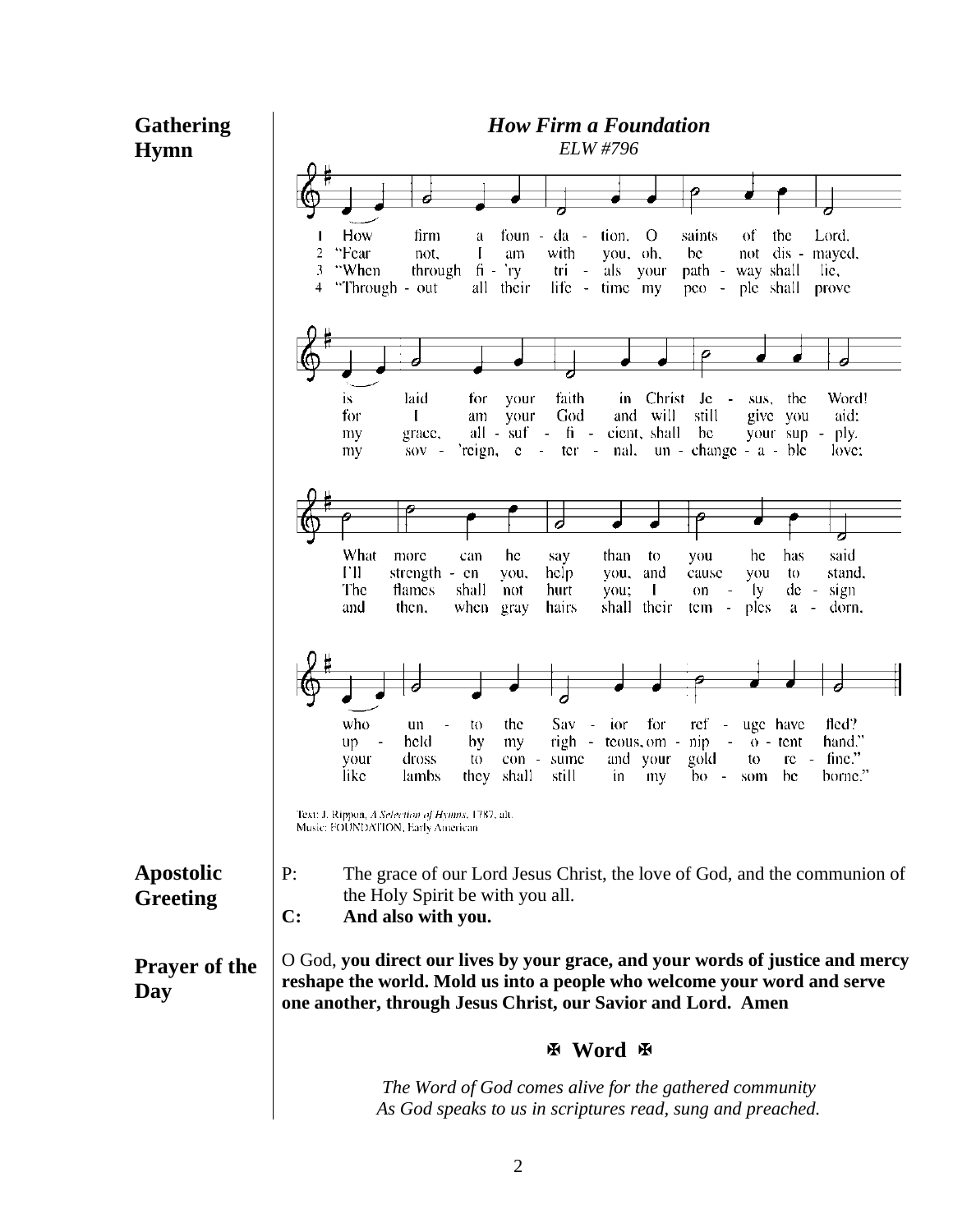## **Children's Sermon**

#### *Genesis 18:1-15 & 21:1-7*

*God, in the form of three messengers, announces to Sarah and Abraham that they will have a child. Sarah, because of her advanced age, laughs at this seeming impossibility. But nothing is impossible for God, and in due course Isaac is born. Now, Sarah, confesses, everyone will share in her joyous laughter.*

#### **Reading**

The Lord appeared to Abraham by the oaks of Mamre, as he sat at the entrance of his tent in the heat of the day. He looked up and saw three men standing near him. When he saw them, he ran from the tent entrance to meet them, and bowed down to the ground. He said, "My lord, if I find favor with you, do not pass by your servant. Let a little water be brought, and wash your feet, and rest yourselves under the tree. Let me bring a little bread, that you may refresh yourselves, and after that you may pass on—since you have come to your servant." So they said, "Do as you have said." And Abraham hastened into the tent to Sarah, and said, "Make ready quickly three measures of choice flour, knead it, and make cakes." Abraham ran to the herd, and took a calf, tender and good, and gave it to the servant, who hastened to prepare it. Then he took curds and milk and the calf that he had prepared, and set it before them; and he stood by them under the tree while they ate.

They said to him, "Where is your wife Sarah?" And he said, "There, in the tent." Then one said, "I will surely return to you in due season, and your wife Sarah shall have a son." And Sarah was listening at the tent entrance behind him. Now Abraham and Sarah were old, advanced in age; it had ceased to be with Sarah after the manner of women. So Sarah laughed to herself, saying, "After I have grown old, and my husband is old, shall I have pleasure?" The Lord said to Abraham, "Why did Sarah laugh, and say, 'Shall I indeed bear a child, now that I am old?' Is anything too wonderful for the Lord? At the set time I will return to you, in due season, and Sarah shall have a son." But Sarah denied, saying, "I did not laugh"; for she was afraid. He said, "Oh yes, you did laugh."

The Lord dealt with Sarah as he had said, and the Lord did for Sarah as he had promised. Sarah conceived and bore Abraham a son in his old age, at the time of which God had spoken to him. Abraham gave the name Isaac to his son whom Sarah bore him. And Abraham circumcised his son Isaac when he was eight days old, as God had commanded him. Abraham was a hundred years old when his son Isaac was born to him. Now Sarah said, "God has brought laughter for me; everyone who hears will laugh with me." And she said, "Who would ever have said to Abraham that Sarah would nurse children? Yet I have borne him a son in his old age."

- R: Word of God, Word of Life.
- **C: Thanks be to God.**



Text: Psalm 119:105, Amy Grant. b. 1960 Music: THY WORD, Michael W. Smith, b. 1957

Text and music © 1984 Word Music, Inc. (ASCAP) and Meadowereen Music Co./ Bue and Bear Music (ASCAP), admin. EMI Christian Music Publishine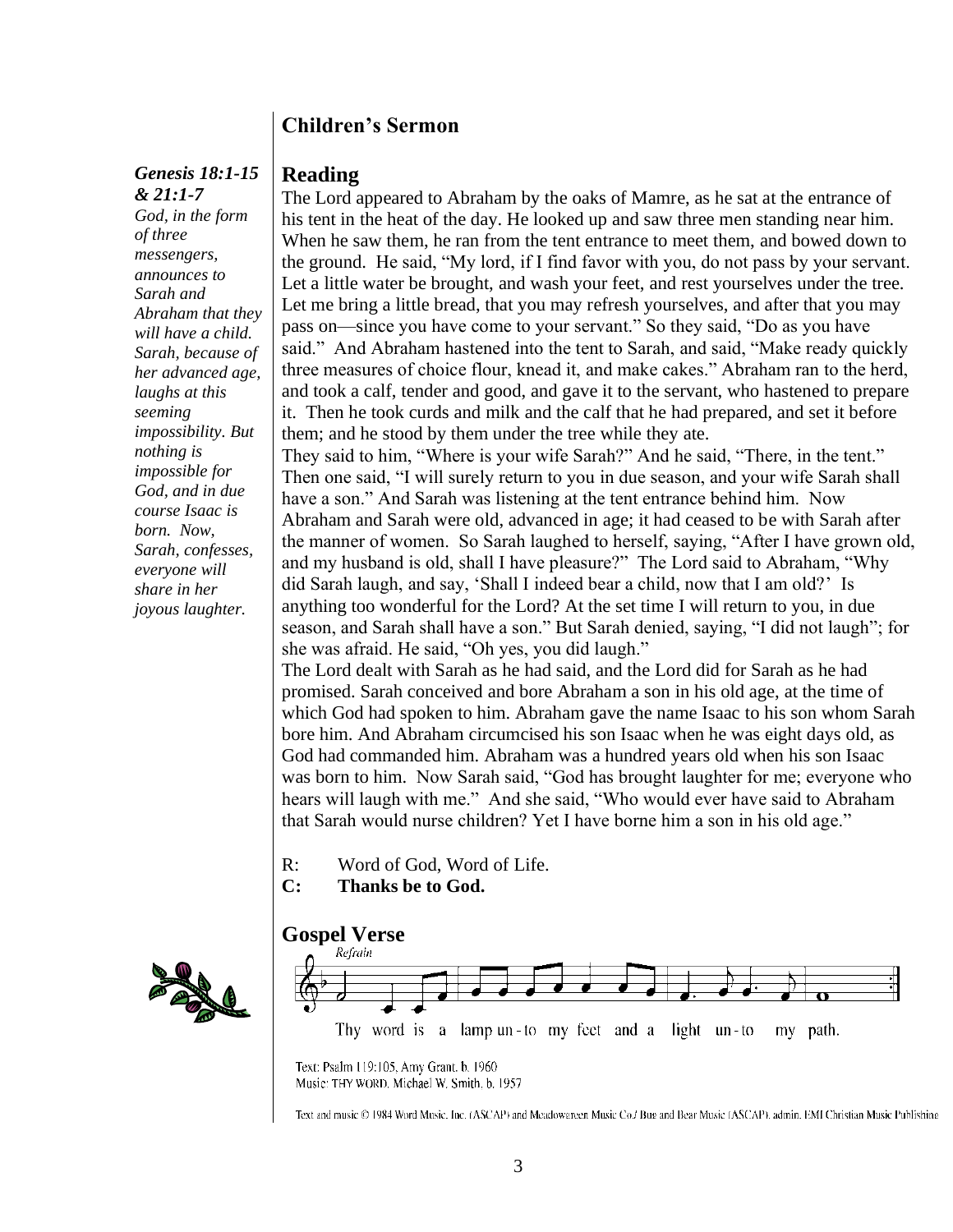| <b>Matthew 10:40-42</b><br>When Jesus sends<br>his disciples out,   | <b>Gospel</b><br>P:<br>The Holy Gospel according to St. Matthew, the tenth chapter.<br>C:<br>Glory to you, O Lord.<br>[Jesus said to the twelve:] 40 "Whoever welcomes you welcomes me, and whoever<br>welcomes me welcomes the one who sent me. 41Whoever welcomes a prophet in the                                                                                                                                                                                                                                                                                                              |  |  |
|---------------------------------------------------------------------|---------------------------------------------------------------------------------------------------------------------------------------------------------------------------------------------------------------------------------------------------------------------------------------------------------------------------------------------------------------------------------------------------------------------------------------------------------------------------------------------------------------------------------------------------------------------------------------------------|--|--|
| he warns them of<br>persecution and<br>hardships they<br>will face. | name of a prophet will receive a prophet's reward; and whoever welcomes a<br>righteous person in the name of a righteous person will receive the reward of the<br>righteous; 42 and whoever gives even a cup of cold water to one of these little ones in<br>the name of a disciple—truly I tell you, none of these will lose their reward."                                                                                                                                                                                                                                                      |  |  |
|                                                                     | P:<br>The Gospel of our Lord.<br>C:<br>Praise to you, O Christ.                                                                                                                                                                                                                                                                                                                                                                                                                                                                                                                                   |  |  |
| The Apostles'<br><b>Creed</b>                                       | I believe in God, the Father almighty,<br>creator of heaven and earth.                                                                                                                                                                                                                                                                                                                                                                                                                                                                                                                            |  |  |
|                                                                     | I believe in Jesus Christ, God's only Son, our Lord,<br>who was conceived by the Holy Spirit,<br>born of the virgin Mary,<br>suffered under Pontius Pilate,<br>was crucified, died, and was buried;<br>he descended to the dead.*<br>On the third day he rose again;<br>he ascended into heaven,<br>he is seated at the right hand of the Father,<br>and he will come to judge the living and the dead.<br>I believe in the Holy Spirit,<br>the holy catholic church,<br>the communion of saints,<br>the forgiveness of sins,<br>the resurrection of the body.<br>and the life everlasting. Amen. |  |  |
|                                                                     | <b>Sermon</b><br>Following the sermon, we will take a moment of silence to reflect on today's gospel<br>message.                                                                                                                                                                                                                                                                                                                                                                                                                                                                                  |  |  |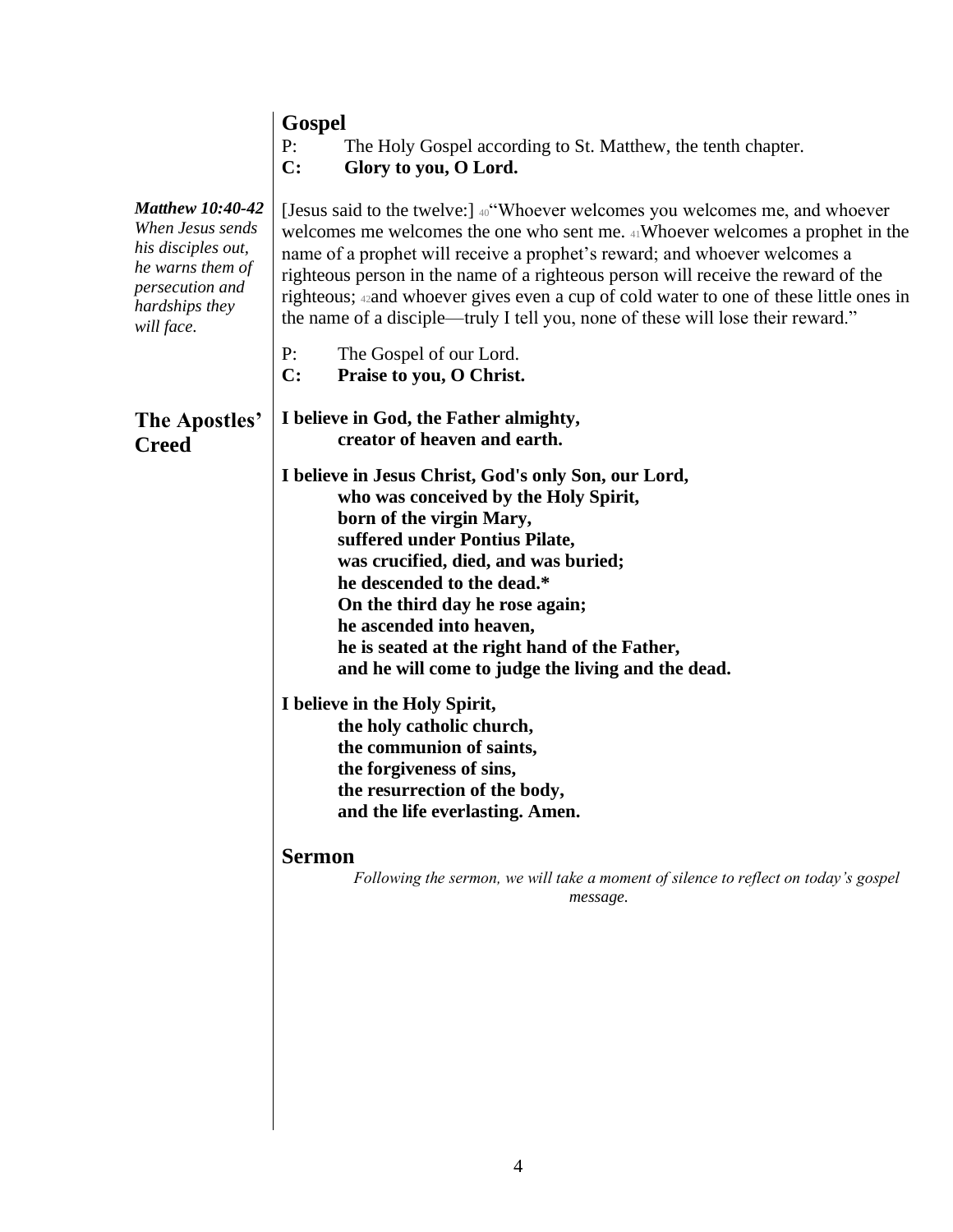# **Hymn of the Day**

# *Will You Come and Follow Me*

*ELW #798* 



**Offering \Memorify \Memorify**<br>h is supported thro<br>iends and member.<br>receive approxima<br>ir support and part<br>6 Lake of the Isles Lutheran Church is supported through the generous gifts of *time, talent and treasure of our friends and members. In order to fulfill our mission and ministry, we need to receive approximately \$6,000 in offerings each week. We thank you for your support and partnership in the proclamation of the good news.* 

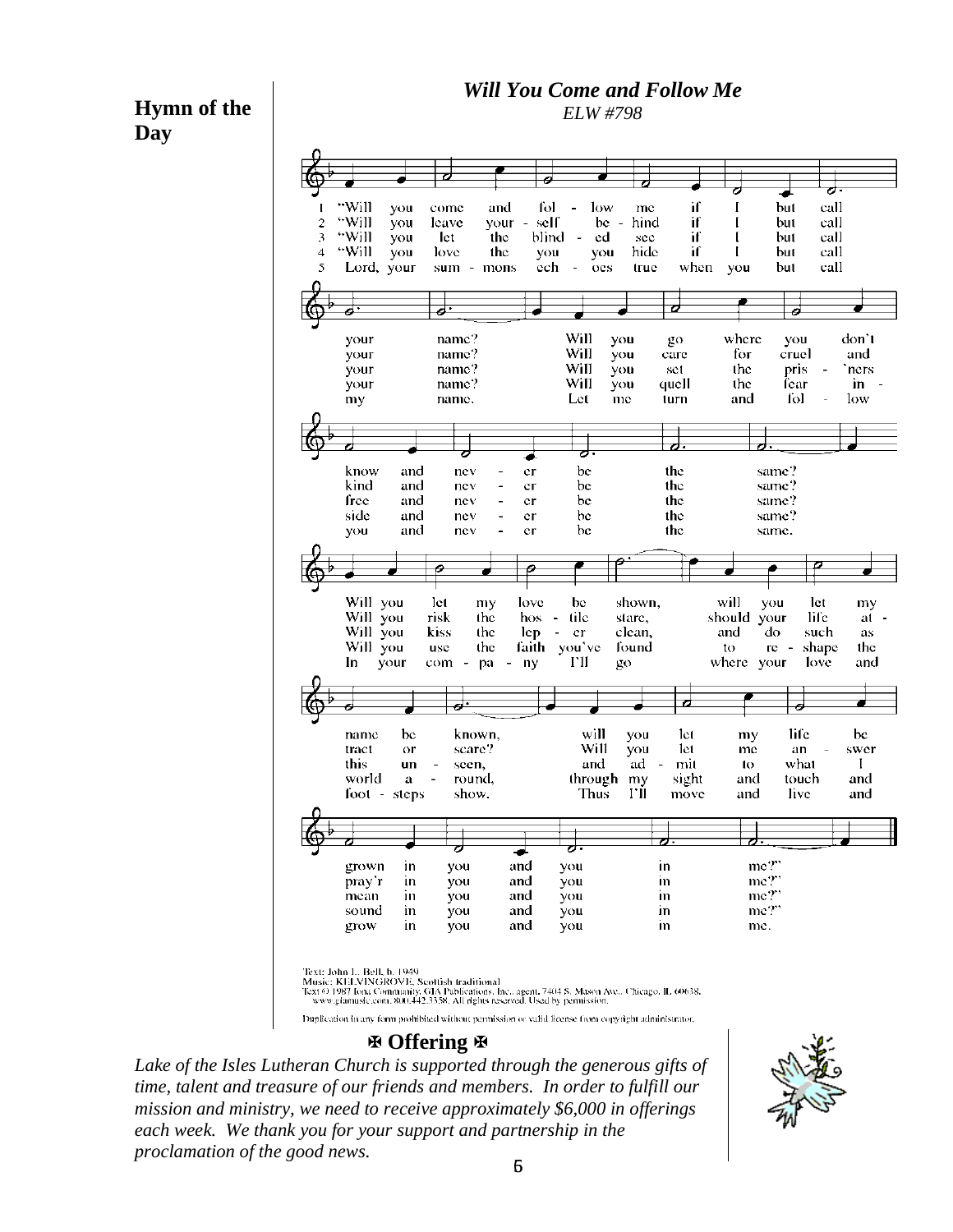

#### *Come, Sing Unto the Lord*

#### **Anthem**

our song. **Amen.**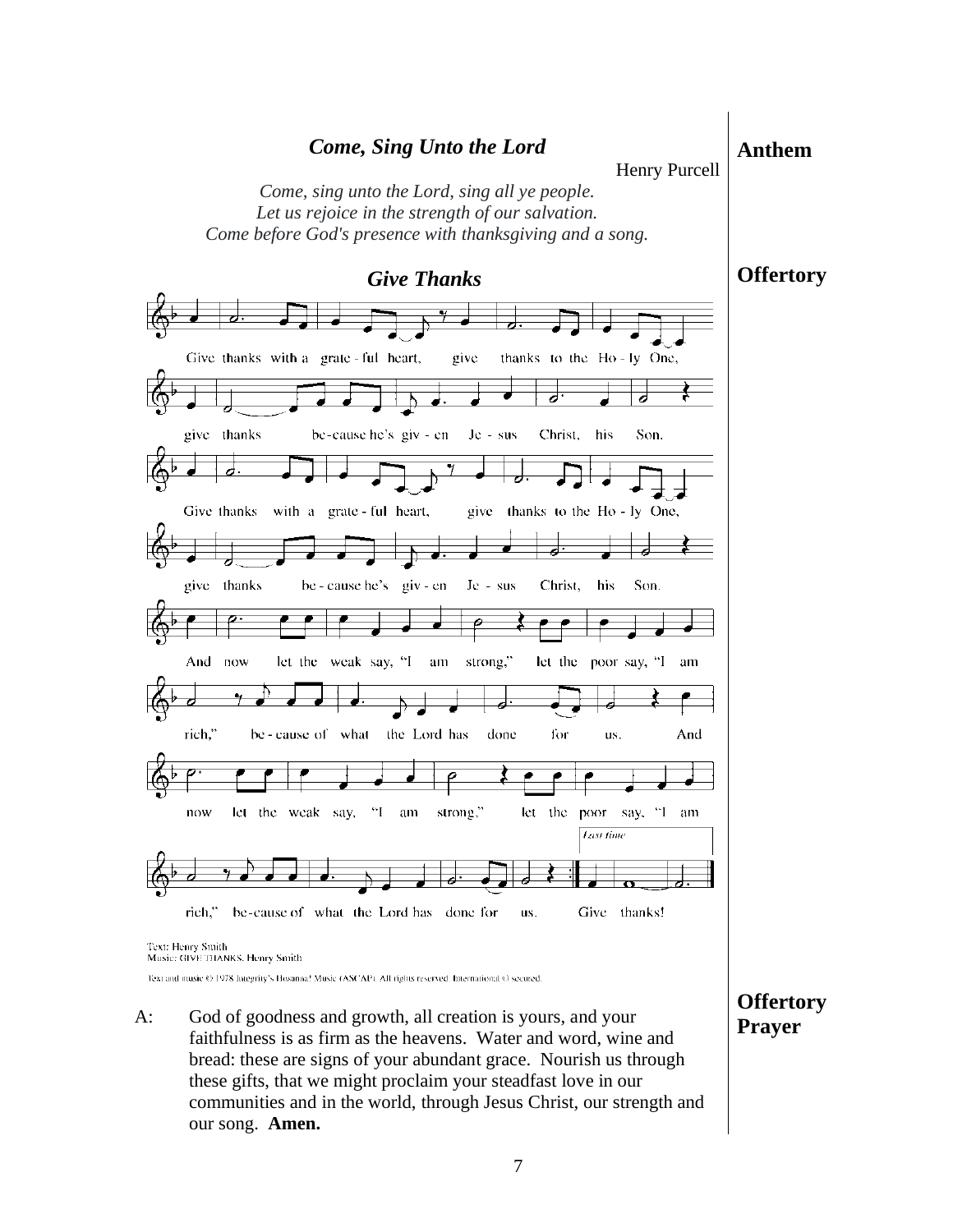## **Prayers of the Church**

P: Called into unity with one another and the whole creation, let us pray for our shared world.

*A brief silence.*

- A: God of companionship, encourage our relationships with our siblings in Christ. Bless our… Lord, in your mercy,
- **C: hear our prayer.**
- P: Into your hands, God of abundant grace, we commend all of whom we pray, trusting in your mercy, through Jesus Christ, our Savior.
- C: **Amen.**

### **Lord's Prayer**

C: **Our Father in heaven, hallowed be your name, your kingdom come, your will be done, on earth as in heaven. Give us today our daily bread. Forgive us our sins as we forgive those who sin against us. Save us from the time of trial and deliver us from evil. For the kingdom, the power, and the glory are yours, now and forever. Amen.**

#### **图SENDING** 图

*We receive the blessing of God and leave in peace, Sent out to live the way of Jesus for the sake of the world God loves.*



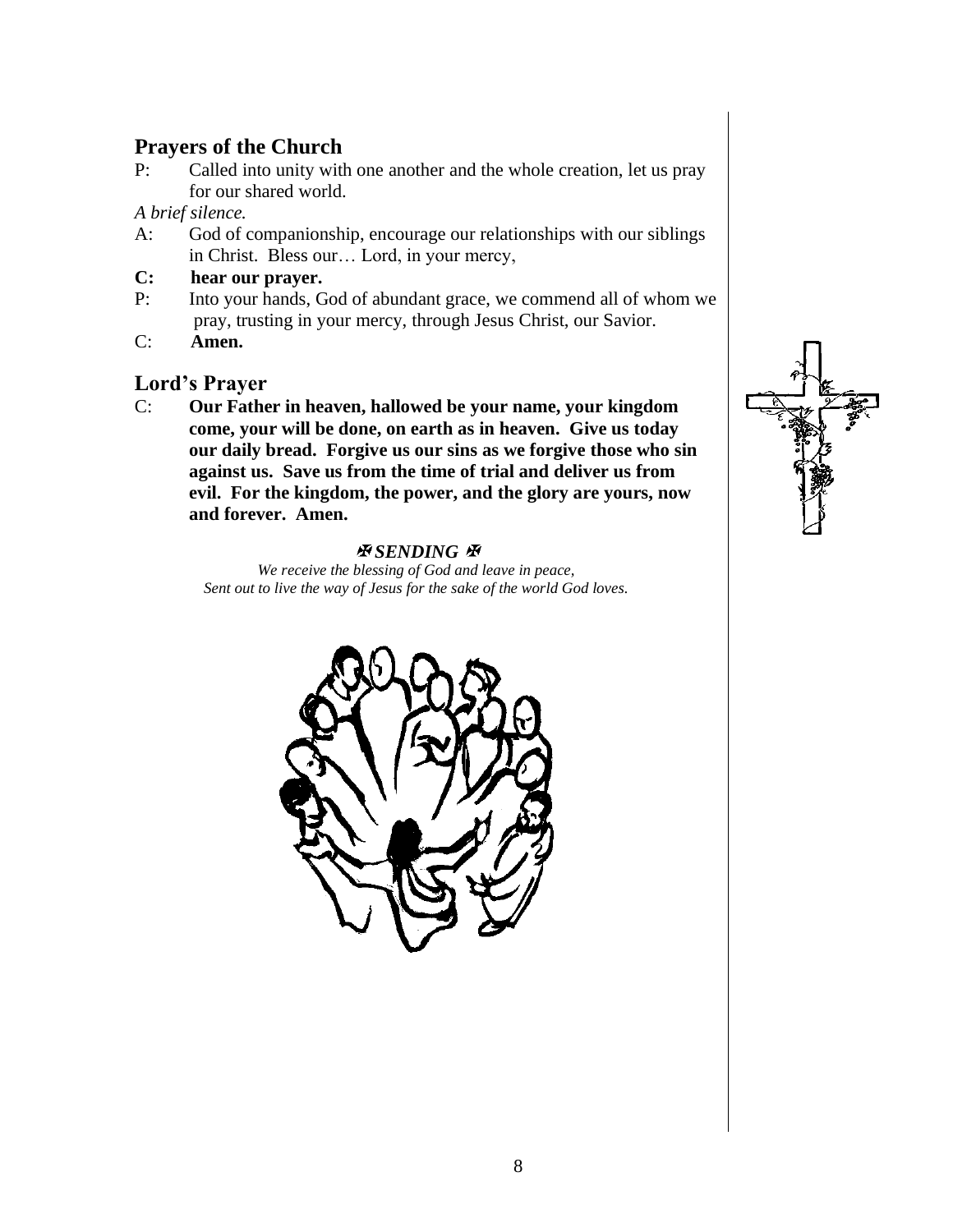#### *Great is Thy Faithfulness ELW #733*

**Sending Hymn** 



## **Benediction**

- P: The Lord bless you and keep you. The Lord make his face shine upon you and be gracious to you. The Lord look upon you with favor and  $+$  give you peace.
- **C: Amen.**

#### **Announcements**

#### **Dismissal**

- P: Go in peace. Live in love, as Christ loved us.
- **C: Thanks be to God.**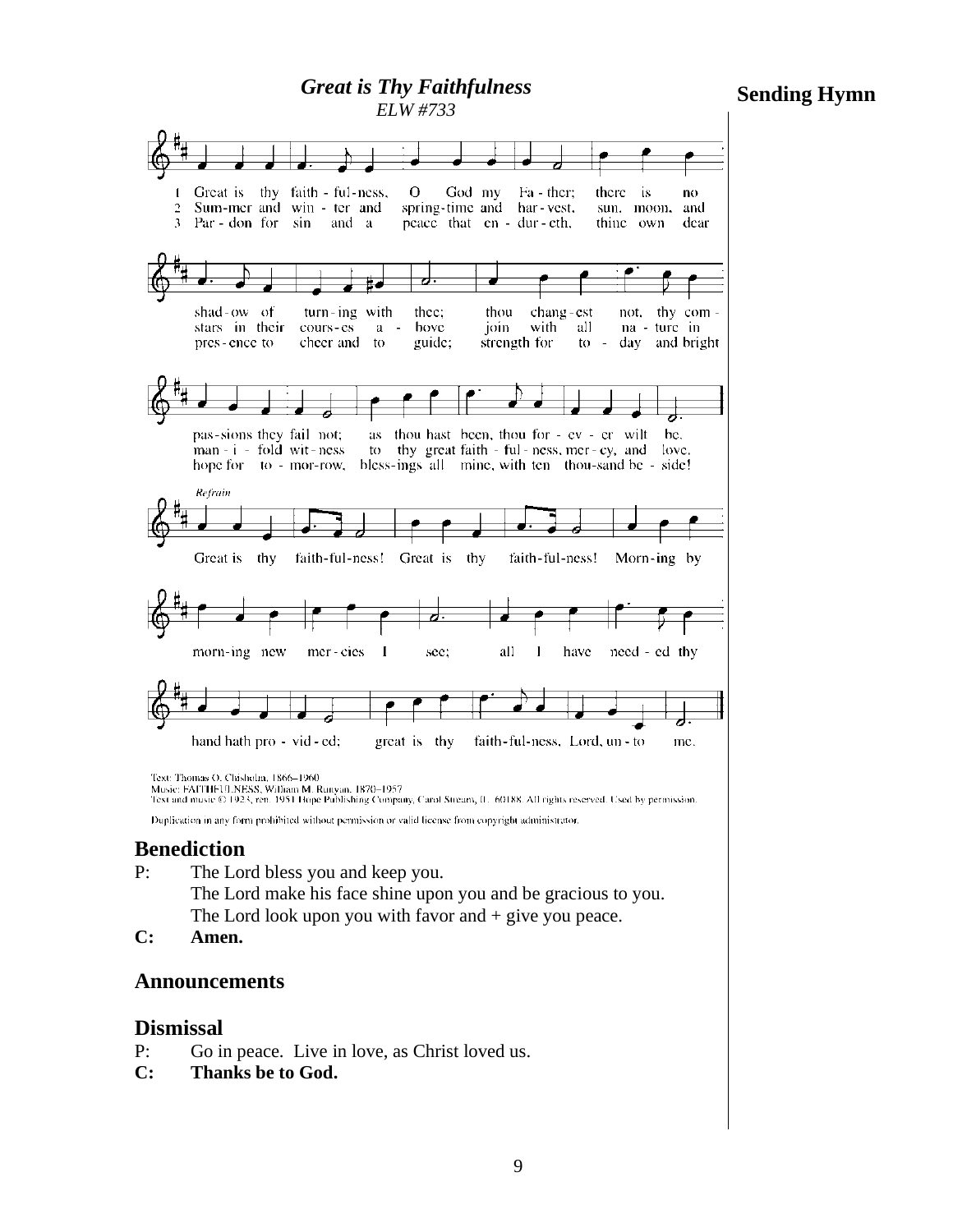# **Postlude** *Aria-Cantilena*

*from "Bachianas brasileiras"*

*Heitor Villa Lobos*

*You are free to leave during the Postlude or remain to enjoy the offering of music and praise. Bulletin liturgy and hymnody reprinted under CCLI license #1821244 and or OneLicense.net #A-704053*

#### **WELCOME**

We thank you for celebrating the love of Jesus Christ with us this week, and we invite you back again—for prayer and worship and to any of the events our congregation has scheduled. We hope the message of God's grace will guide and strengthen you as you grow in love and faith in your daily life.

| YOUR WORSHIP           | Pastor                              | Rev. Dr. Arden D. Haug    |
|------------------------|-------------------------------------|---------------------------|
| <b>LEADERS TODAY</b>   | Organist                            | Dr. Kris Rizzotto         |
|                        | Reader                              | Steve Hoyt                |
|                        | Soloist                             | Amanda Mara Rizzotto      |
| <b>CHURCH OFFICERS</b> | President                           | Chanda Olson              |
|                        | <b>Vice President</b>               | Jennifer Cook             |
|                        | Treasurer                           | <b>Ross Bartels</b>       |
|                        | Secretary                           | Jon Sprain                |
| <b>STAFF</b>           | <b>Children's Ministry Director</b> | Diane LaMere              |
|                        | Seminarian                          | Al Aakre                  |
|                        | Office Manager                      | Linda Nelson              |
|                        | Caretakers                          | Sarah and Trevor Skorburg |
|                        | Custodian                           | <b>Fernando Fierros</b>   |
|                        |                                     |                           |

# *ANNOUNCEMENTS*

\_\_\_\_\_\_\_\_\_\_\_\_\_\_\_\_\_\_\_\_\_\_\_\_\_\_\_\_\_\_\_\_\_\_\_\_\_\_\_\_\_\_\_\_\_\_\_\_\_\_\_\_\_\_\_\_\_\_\_\_\_\_\_\_\_\_\_\_\_\_\_\_\_\_\_\_\_\_\_\_\_\_\_\_\_\_\_\_\_\_\_\_\_

\_\_\_\_\_\_\_\_\_\_\_\_\_\_\_\_\_\_\_\_\_\_\_\_\_\_\_\_\_\_\_\_\_\_\_\_\_\_\_\_\_\_\_\_\_\_\_\_\_\_\_\_\_\_\_\_\_\_\_\_\_\_\_\_\_\_\_\_\_\_\_\_\_\_\_\_\_\_\_\_\_\_\_\_\_\_\_\_\_\_\_\_\_



Please keep the following friends & members of our community of faith in your prayers of

thanksgiving or for comfort, peace, and healing: **Mary Sabatke, Gary Olson,** father of Lars Olson; **Sam Pederson**, nephew of Jennifer Cook; **Sam Brown**, child of Liz and Mike Brown; **Jim Peterson**, brother-in-law of Rick and Suzanne Pepin**; Bruce Payne and Mike Payne**, cousins of Michelle McCreery; **Mary McCarthy**, friend of Nancy McCutcheon; **Lynn Williamson**, family of Bruce and Carol Kuehn;

**Heluza Ramos**, grandmother of Rebecca Morell, **Deb Benson**, mother of Kayla Hoel; **Trevor Daniel**, prayer request by Cheri Moe; **the family of Michael and Sandra Molliter**; nephew of Eileen Anderson.

\_\_\_\_\_\_\_\_\_\_\_\_\_\_\_\_\_\_\_\_\_\_\_\_\_\_\_\_\_\_\_\_\_\_\_\_\_\_\_\_\_\_\_\_

*Reagan Gusman 6.29 Susan Einess 7.3 Matthew Messerli 7.3*